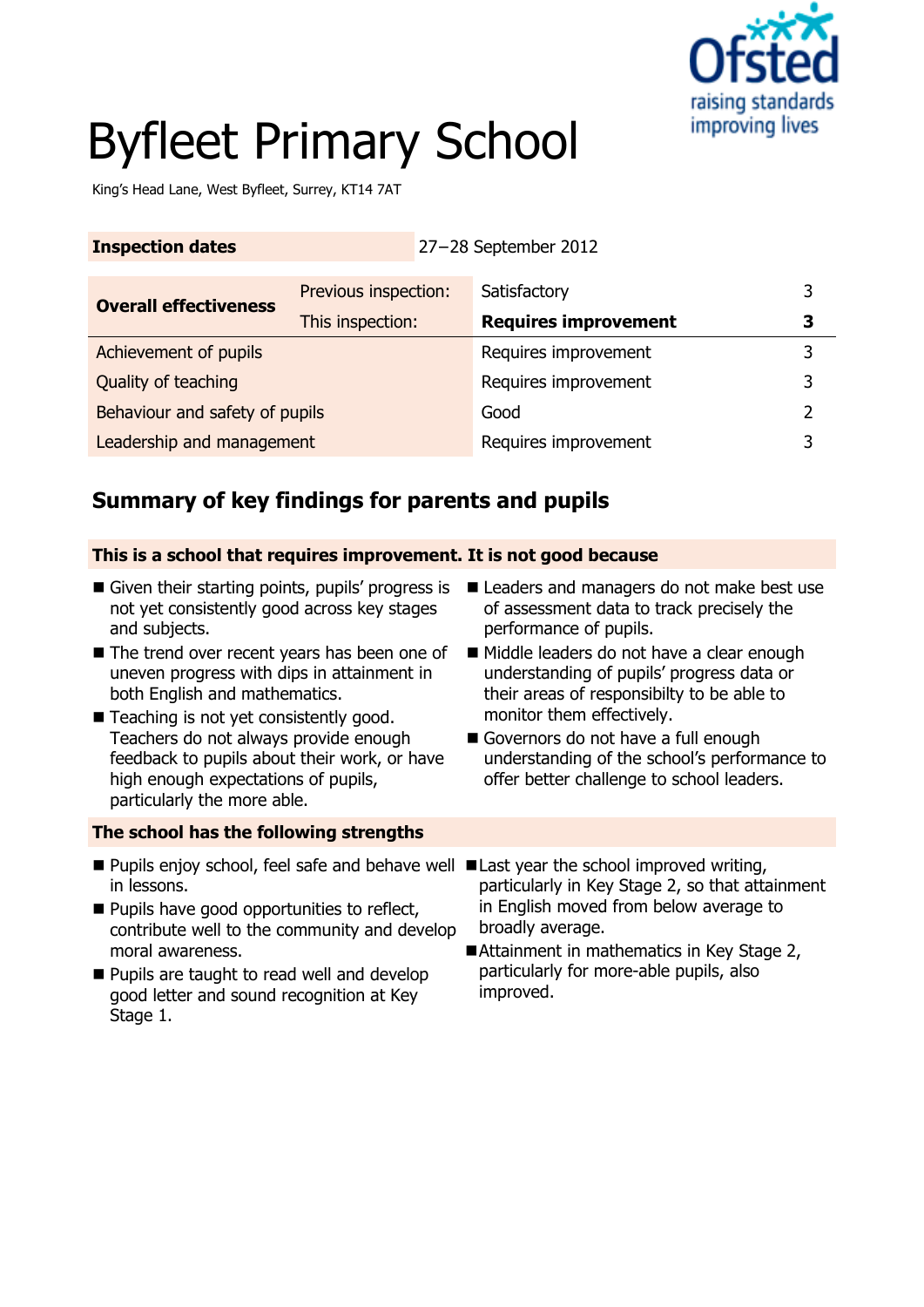# **Information about this inspection**

- The inspection included observations of 20 lessons or part lessons across a range of subjects and years, meetings with senior and middle leaders, the Chair of the Governing Body, a local authority representative and pupils.
- **Pupils were observed in class and around the school, and all teachers present during the two** days were observed teaching. Some of the lesson observations were conducted jointly with senior leaders.
- **Inspectors looked at pupils' work in lessons and with the headteacher. They heard two pupils** reading, and considered a wide range of school documentation, including the school website, current progress data, the school improvement plan, its self-evaluation, and local authority and safeguarding information.
- There were 28 responses from Parent View and 13 staff questionnaires which were also analysed.

### **Inspection team**

Najoud Ensaff, Lead inspector and Additional inspector

**Jameel Hassan Additional inspector** Additional inspector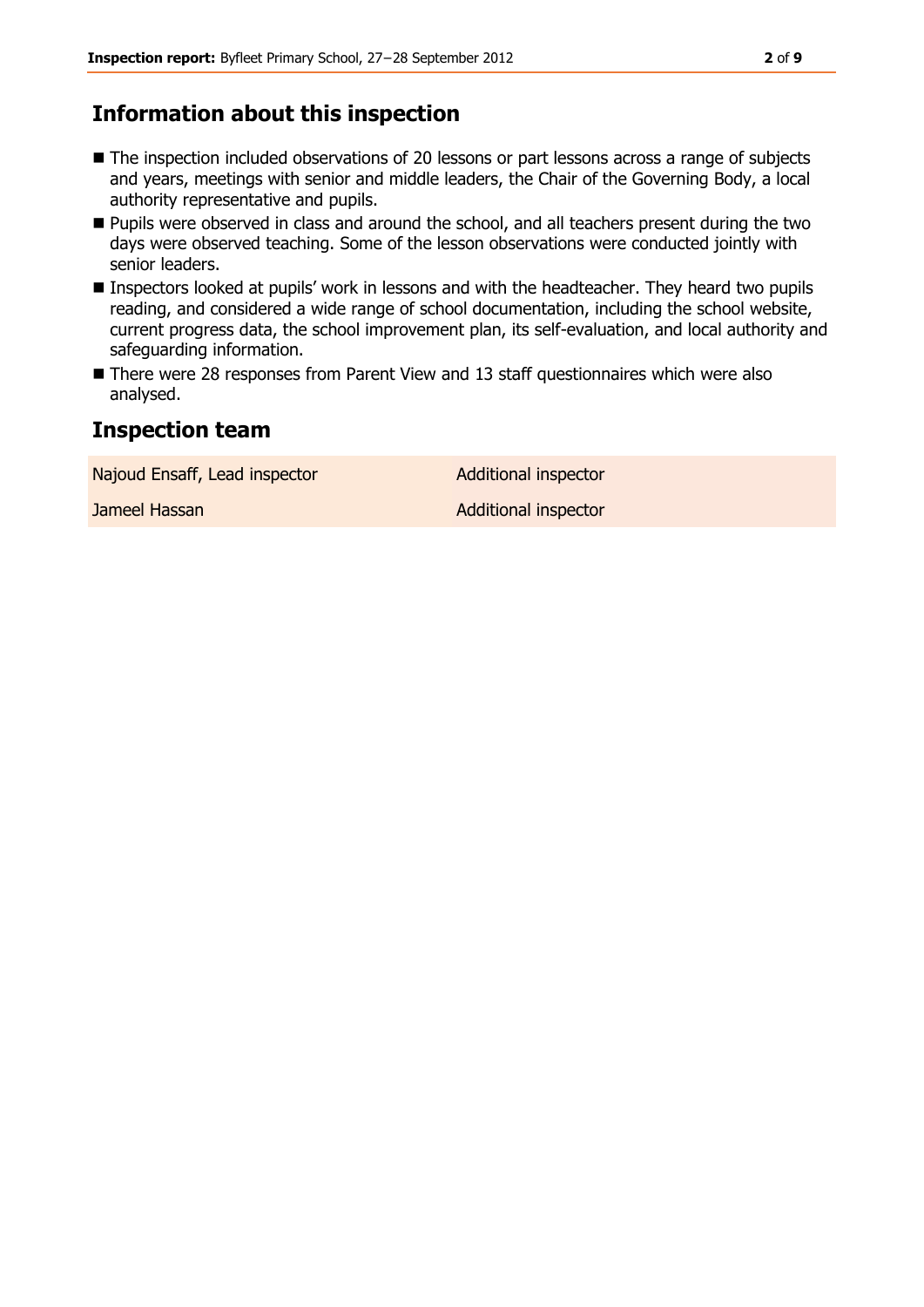# **Full report**

# **Information about this school**

- This is a smaller-than-average, one form entry primary school.
- $\blacksquare$  The proportion of pupils known to be eligible for the pupil premium is below average.
- $\blacksquare$  The number of pupils with English as an additional language is below average, and although the proportion of pupils from minority ethnic backrounds is growing it is currently lower than the national average.
- The proportion of pupils who are supported through school action, school action plus or with a statement of special educational needs is above average.
- There have been significant staffing changes since the last inspection with several new teachers starting recently at the school.
- The school currently meets the government's floor standard which sets the minimum expectations for pupils' attainment and progress.

# **What does the school need to do to improve further?**

- Raise the quality of teaching to good and better in order to increase rates of progress and levels of attainment by:
	- ensuring that lessons provide sufficient challenge and move at a brisk pace
	- making sure that teachers have consistently high expectations of all pupils in their class, especially the more able
	- consistently providing pupils with guidance about how to improve and ensuring that this more often relates to pupils' individual targets
	- providing more opportunities for pupils to respond to feedback and to evaluate their own work and that of their classmates.
- Strengthen leadership and management by:
	- improving middle leaders' understanding of their areas of responsibility and of pupils' progress data so that they are better able to monitor achievement in the subjects they are responsible for
	- increasing the precision of tracking information so that leaders at all levels can more effectively measure individual pupils' progress at each key stage
	- ensuring that governors have a clearer understanding of how well the school is performing and what constitutes good progress.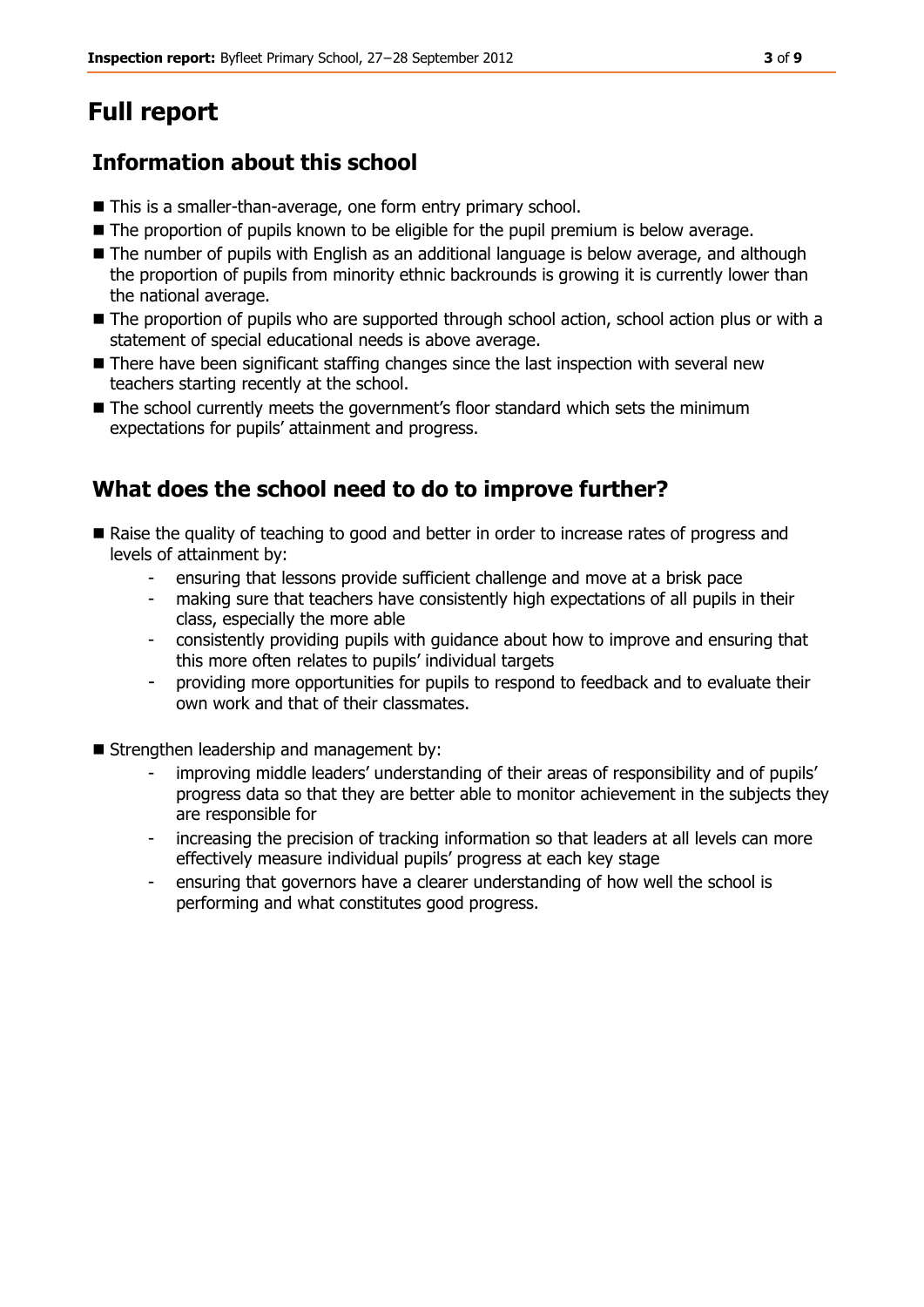# **Inspection judgements**

### **The achievement of pupils requires improvement**

- When children enter Reception they generally have skills that are in line with those expected for their age. Current Reception children demonstrate higher-than-expected levels of skills.
- The trend over recent years is one of uneven progress across Key Stage 2 in particular, with dips in 2011 in attainment in English and mathematics at Key Stage 2 and in English at Key Stage 1. Historically, progress has been more even in Key Stage 1, with particular strengths in reading. Progress in the Early Years Foundation Stage is similar to that in the rest of the school. Pupils' reading skills are generally above the levels expected for their age, particularly in Key Stage 1.
- Attainment in mathematics and English in both key stages has risen so that both are now broadly average by the time pupils leave at the end of Year 6. This is demonstrated through test and assessment data, a scrutiny of pupils' work and lesson observations. Although improving, pupils' overall progress by the end of Key Stage 2 still requires further improvement.
- This is because progress in lessons remains variable. It is not yet good for all pupils because, given their starting points, they make only the expected progress. Progress is inconsistent and varies between subjects and years.
- Some pupils with special educational needs or who are known to be eligible for the pupil premium make good progress in English and mathematics where teaching is strong and focused on their needs, but others make expected or less than expected progress. Overall, pupils with special educational needs and those known to be eligible for pupil premium make progress in line with their peers. A similar picture emerges with regard to the small number of pupils from ethnic minority backgrounds.
- Although there was an increase in the number of pupils who attained the higher levels in English and mathematics last year, particularly at Key Stage 2, more-able pupils generally make only the expected progress because teachers' expectations in lessons are not consistently high.

#### **The quality of teaching requires improvement**

- Inconsistencies remain in the quality of teaching. While there is some good teaching in the school, consistently good teaching resulting in sustained good progress is not yet evident in enough classes.
- Not all teachers routinely challenge pupils, move learning on at a fast enough pace or have high enough expectations of them. As a result, pupils do not yet make good progress, overall.
- Marking is regular and sometimes provides feedback to pupils on how to improve their work, but this is more evident in English than in mathematics. Pupils do not typically have opportunities to evaluate their own or one another's learning or to respond to a teacher's comments. Where they do, pupils show maturity in being able to reflect usefully on their learning.
- In the better lessons, teachers ensure that work matches pupils' needs well, pupils are fully engaged in the lesson and learning is fun.
- Good teaching was seen in a Year 4 numeracy lesson where work was well matched to pupils' different needs and learning was pacy, active and fun. Pupils were given good opportunities to evaluate their own and others' work, which allowed them to gain ownership over their learning. In a Year 6 numeracy lesson, the teacher made good use of targeted questions to challenge and motivate pupils. In a Year 3 lesson, pupils with special educational needs were well supported in their literacy learning by a teaching assistant and as a result of using laptops.
- The school has improved the opportunities for pupils to use their literacy and numeracy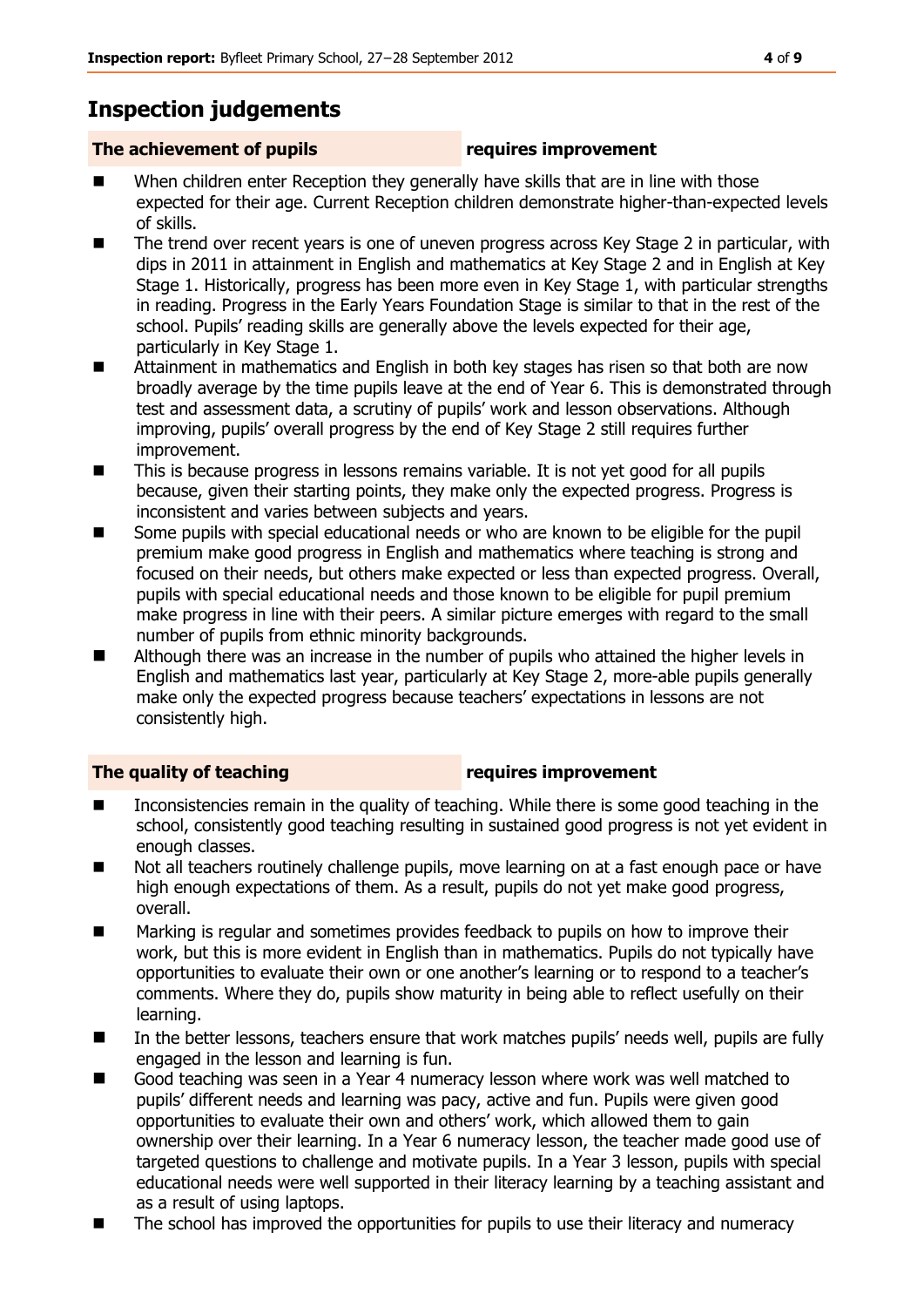skills across the curriculum. In a Year 4 lesson, for example, the teacher was dressed in role as a Roald Dahl character and gave pupils opportunities to develop their numeracy skills in a real-life context with pupils recording data relating to pupils' outfits in a Carroll diagram.

■ Teachers promote pupils' spiritual, moral and social skills well. Pupils often share their learning in pairs or in groups and have good opportunities to consider how to be a good friend, as well as opportunities to express themselves artistically.

#### **The behaviour and safety of pupils are good**

- Almost all pupils behave well in lessons so that there is very little disruption to their learning. Pupils report that any instances of misbehaviour or bullying are handled well by the school. They say that they enjoy school and are happy and safe in school. Evidence from the school's documentation and logs indicate that behaviour is typically good over time and this is confirmed by pupils, and by parents and carers.
- **Pupils are often attentive in lessons and show good levels of concentration even when the** teaching is not inspiring.
- They contribute well to the community through acts of charity; on the second day of the inspection, for example, money was being raised for two charities.
- Pupils show a good awareness of how to keep safe in and around the school. They understand different forms of bullying such as verbal bullying and physical bullying. Older pupils understand about cyber bullying, but are less clear about what constitutes homophobic bullying. Any rare instances of bullying are said to be dealt with well.
- Over the past year, attendance has risen to above average.
- Almost all parents and carers believe their children are happy and safe at the school and most parents and carers think behaviour at the school is good and that their children are well looked after by staff.

#### **The leadership and management require improvement**

- With the support of the local authority, leaders and managers have identified some key strengths and areas for development. This has led to improvements in the teaching of writing, in particular, and in pupils' mental arithmetic skills. Additionally, attendance has improved, and there are now more opportunities for pupils to use their literacy and numeracy skills across the curriculum.
- Senior leaders monitor teaching and teachers' planning on a regular basis and this has led to some improvements in teaching. They also conduct formal progress review meetings with teachers, linked to performance management. However, senior leaders' analyses of assessment data lack sufficient precision to be able to track the progress of pupils rigorously enough, and to hold teachers to account sufficiently.
- Although middle leaders monitor teaching, planning and the use of resources, these activities have not had a strong enough impact on raising the quality of teaching to good because these leaders do not yet have a robust understanding of their areas of responsibility or of pupils' progress data.
- The curriculum is balanced and there have been improvements in how well opportunities are planned for pupils to put their literacy and numeracy skills to the test across different subjects. The school promotes pupils' spiritual, moral and social skills well overall, with plans in hand to provide more opportunities for pupils to learn about the diversity of cultures in modern Britain.
- The school promotes equality of opportunity and is continuing to seek to close the gaps in performance of different groups of pupils. It has improved, for example, boys' achievements in writing last year. The school recognises that this is still work in progress and targets, for example, pupil premium funding, to specific individualised support to help improve the achievement of these pupils, and in doing so help to close any gaps with other pupils.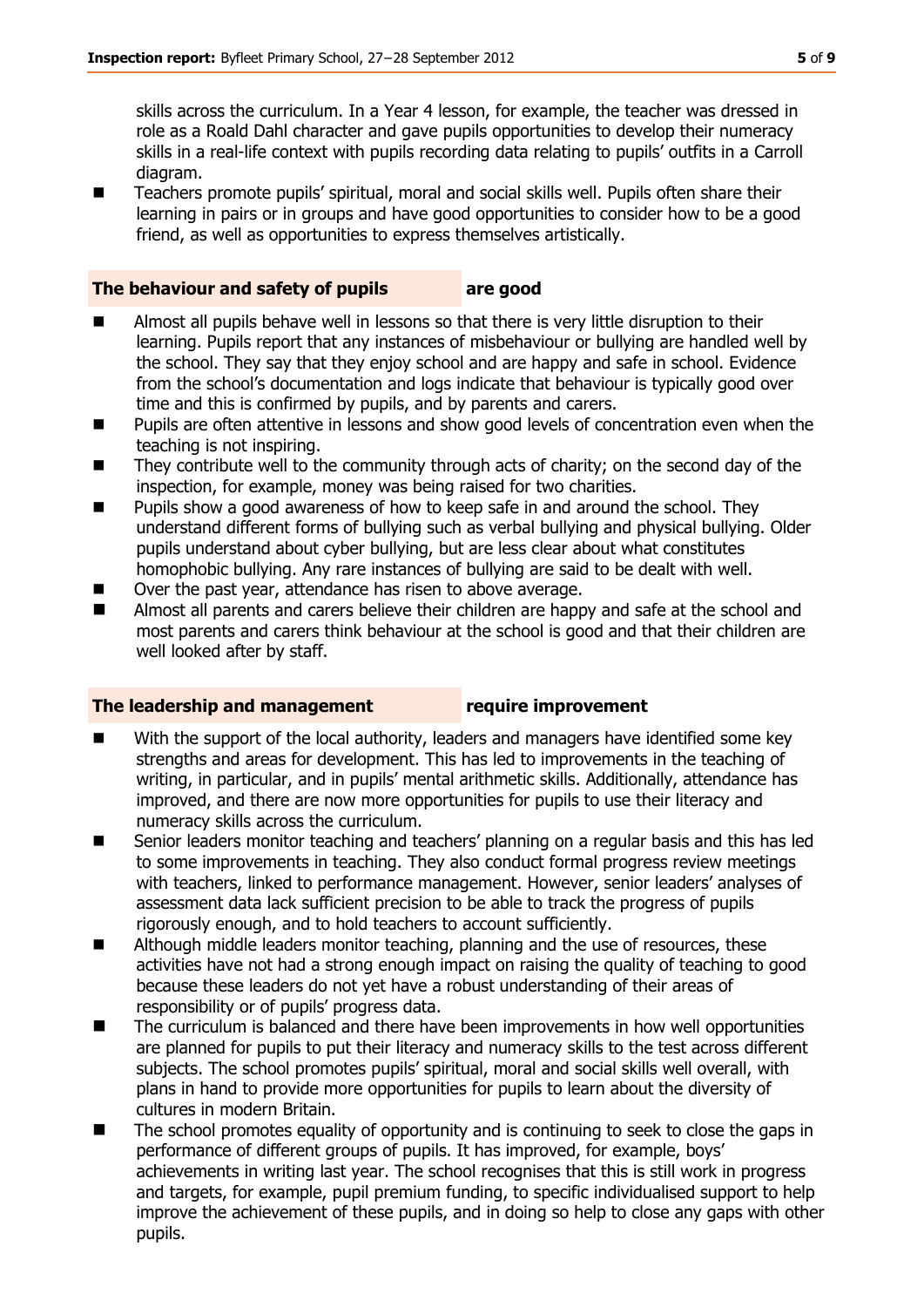- Safeguarding is secure and discrimination is not tolerated. Staff and parents and carers are generally positive about their experiences with the school.
- The local authority has provided appropriate support to the school and has helped it to improve practices in assessment and moderation in the Early Years Foundation Stage and to raise attainment in writing.

#### ■ The governance of the school:

- is ambitious for the school but does not have a precise enough understanding of the quality of the school's work to be able to offer well-informed challenge, particularly in relation to pupils' achievement and the school's self- evaluation
- ensures that safeguarding is secure.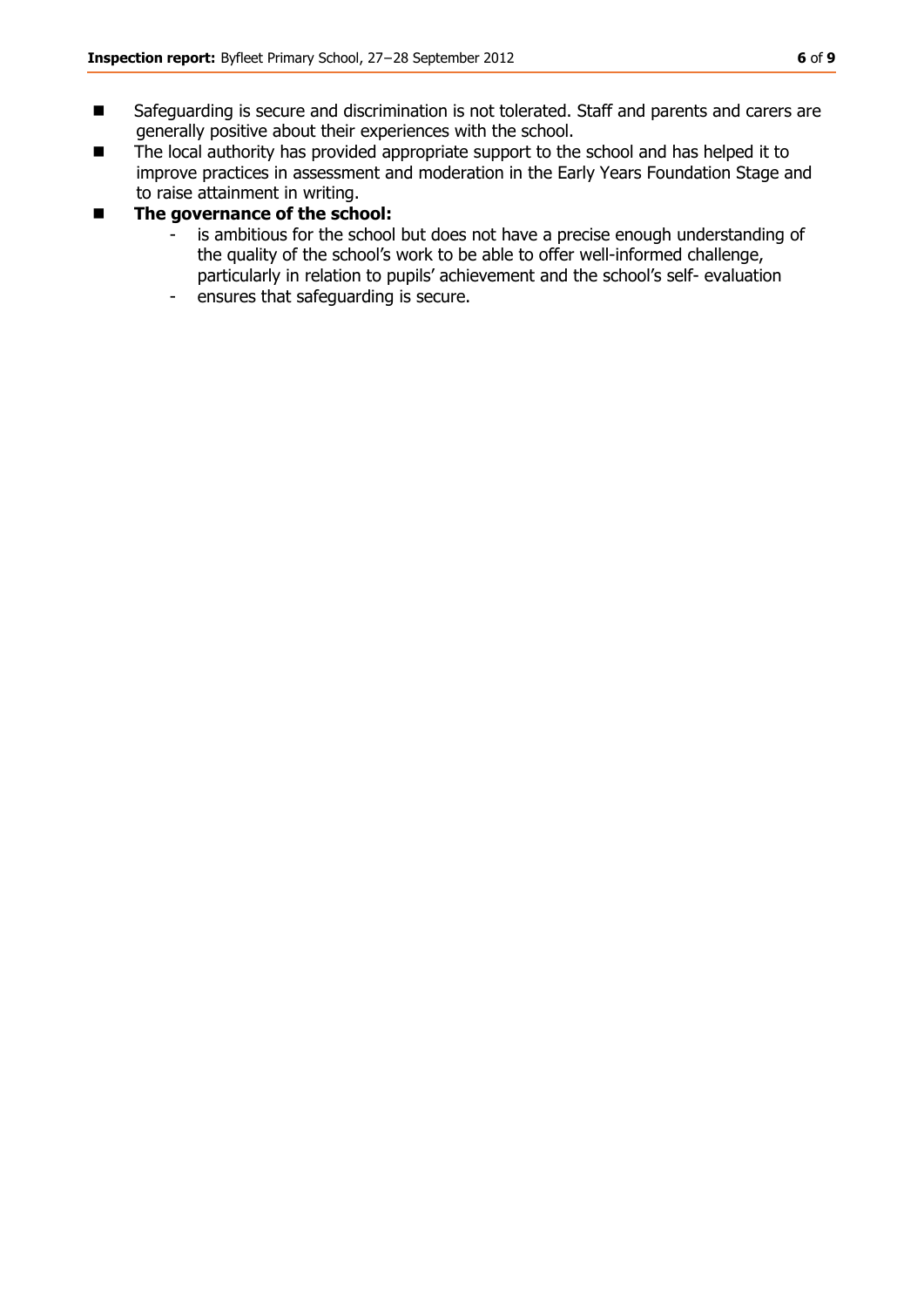# **What inspection judgements mean**

| <b>School</b> |                         |                                                                                                                                                                                                                                                                                                                                                                         |
|---------------|-------------------------|-------------------------------------------------------------------------------------------------------------------------------------------------------------------------------------------------------------------------------------------------------------------------------------------------------------------------------------------------------------------------|
| <b>Grade</b>  | <b>Judgement</b>        | <b>Description</b>                                                                                                                                                                                                                                                                                                                                                      |
| Grade 1       | Outstanding             | An outstanding school is highly effective in delivering outcomes<br>that provide exceptionally well for all its pupils' needs. This<br>ensures that pupils are very well equipped for the next stage of<br>their education, training or employment.                                                                                                                     |
| Grade 2       | Good                    | A good school is effective in delivering outcomes that provide<br>well for all its pupils' needs. Pupils are well prepared for the next<br>stage of their education, training or employment.                                                                                                                                                                            |
| Grade 3       | Requires<br>improvement | A school that requires improvement is not yet a good school, but<br>it is not inadequate. This school will receive a full inspection<br>within 24 months from the date of this inspection.                                                                                                                                                                              |
| Grade 4       | Inadequate              | A school that has serious weaknesses is inadequate overall and<br>requires significant improvement but leadership and management<br>are judged to be Grade 3 or better. This school will receive<br>regular monitoring by Ofsted inspectors.                                                                                                                            |
|               |                         | A school that requires special measures is one where the school<br>is failing to give its pupils an acceptable standard of education<br>and the school's leaders, managers or governors have not<br>demonstrated that they have the capacity to secure the<br>necessary improvement in the school. This school will receive<br>regular monitoring by Ofsted inspectors. |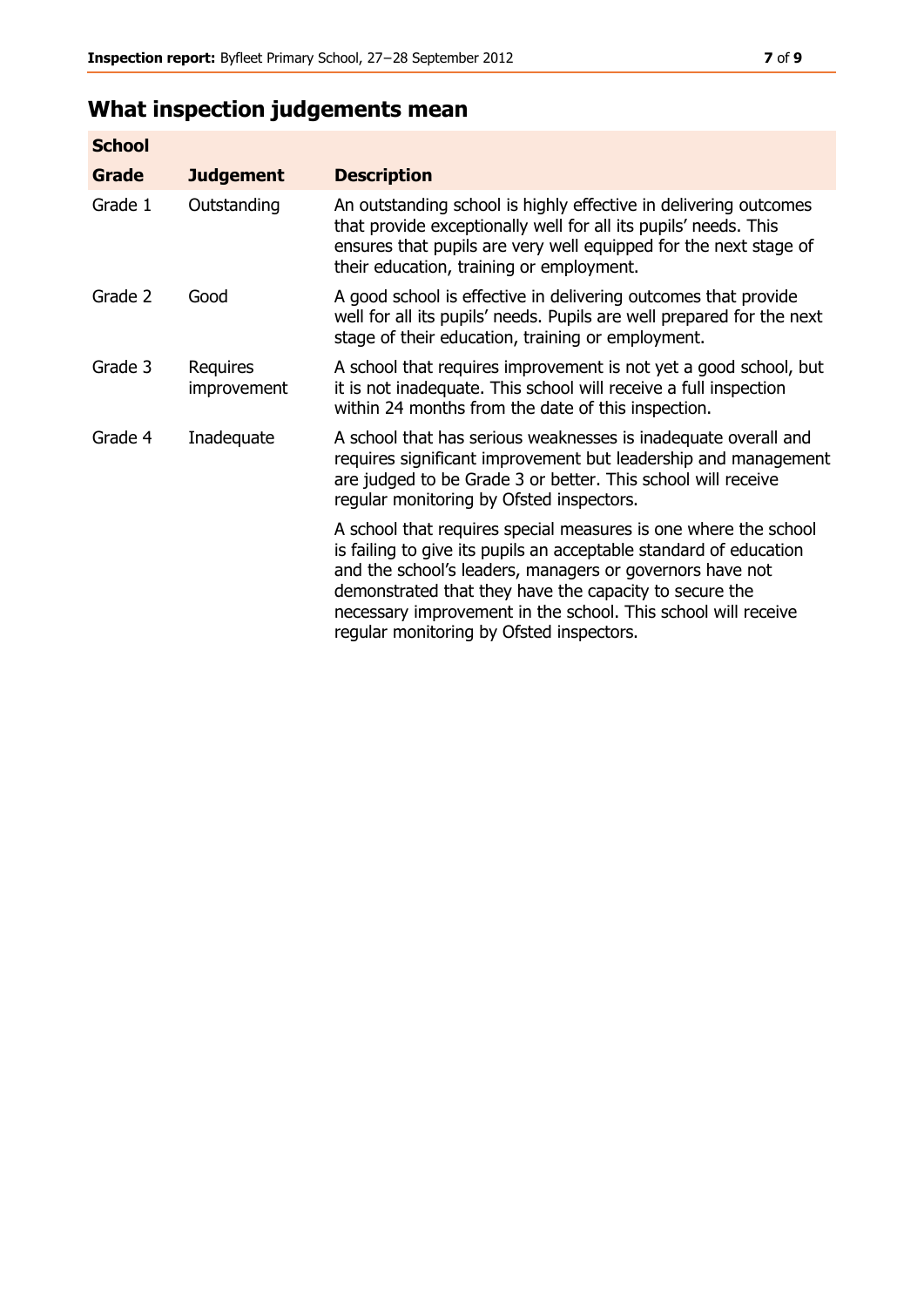# **School details**

| Unique reference number  | 124999 |
|--------------------------|--------|
| <b>Local authority</b>   | Surrey |
| <b>Inspection number</b> | 402303 |

This inspection of the school was carried out under section 5 of the Education Act 2005.

| <b>Type of school</b>                      | Primary                     |
|--------------------------------------------|-----------------------------|
| <b>School category</b>                     | Voluntary aided             |
| <b>Age range of pupils</b>                 | $4 - 11$                    |
| <b>Gender of pupils</b>                    | Mixed                       |
| <b>Number of pupils on the school roll</b> | 235                         |
| <b>Appropriate authority</b>               | The governing body          |
| <b>Chair</b>                               | Martin Lock                 |
| <b>Headteacher</b>                         | Myra Stevens                |
| Date of previous school inspection         | 28-29 June 2010             |
| <b>Telephone number</b>                    | 01932 403116                |
| <b>Fax number</b>                          | 01932 410201                |
| <b>Email address</b>                       | admin@byfleet.surrey.sch.uk |